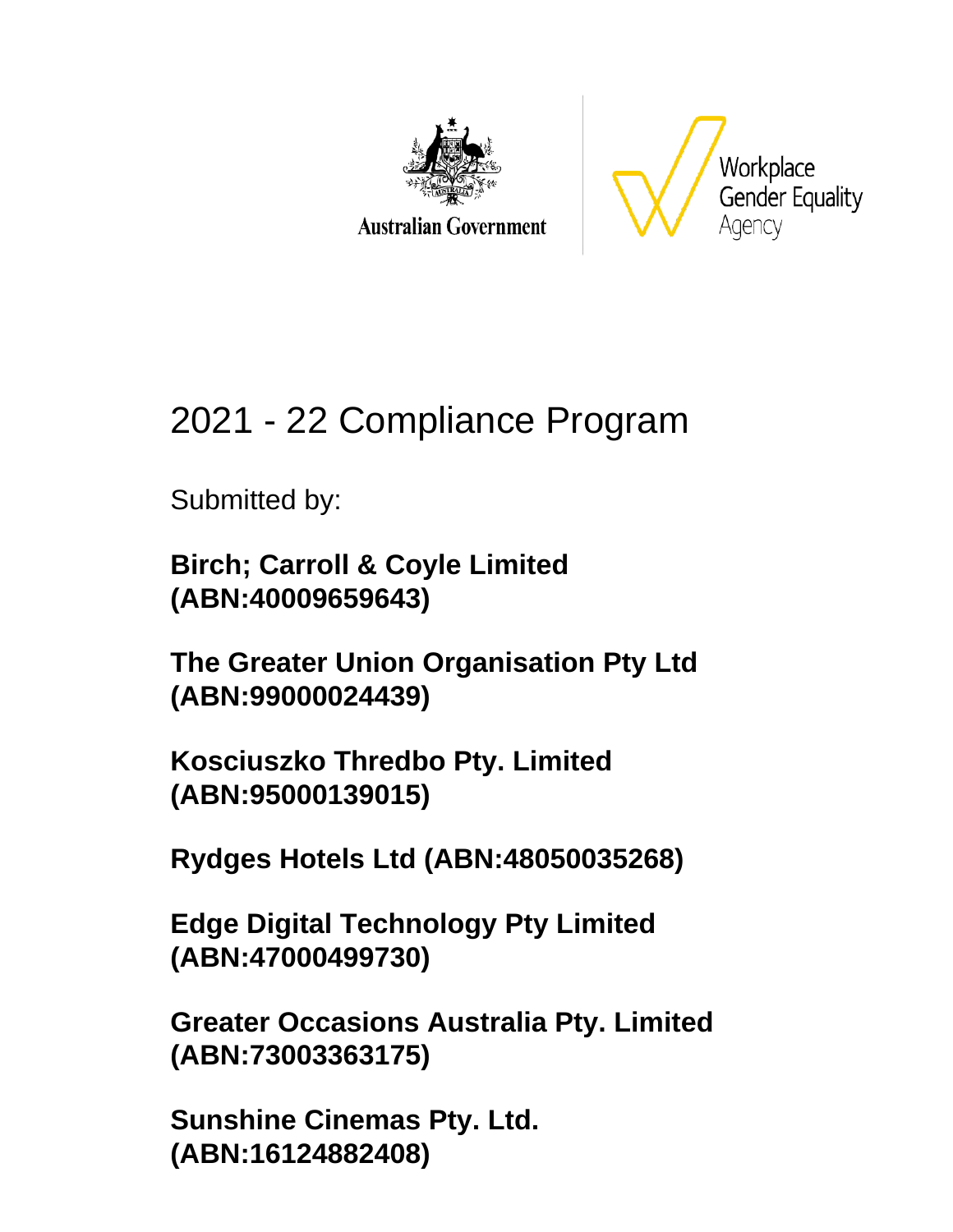**Thredbo Resort Centre Pty. Limited (ABN:37003896026)**

**Atura Hotels And Resorts Pty Ltd (ABN:20163225321)**

**Qt Hotels And Resorts Pty Limited (ABN:23140595624)**

**Event Hospitality And Entertainment Ltd (ABN:51000005103)**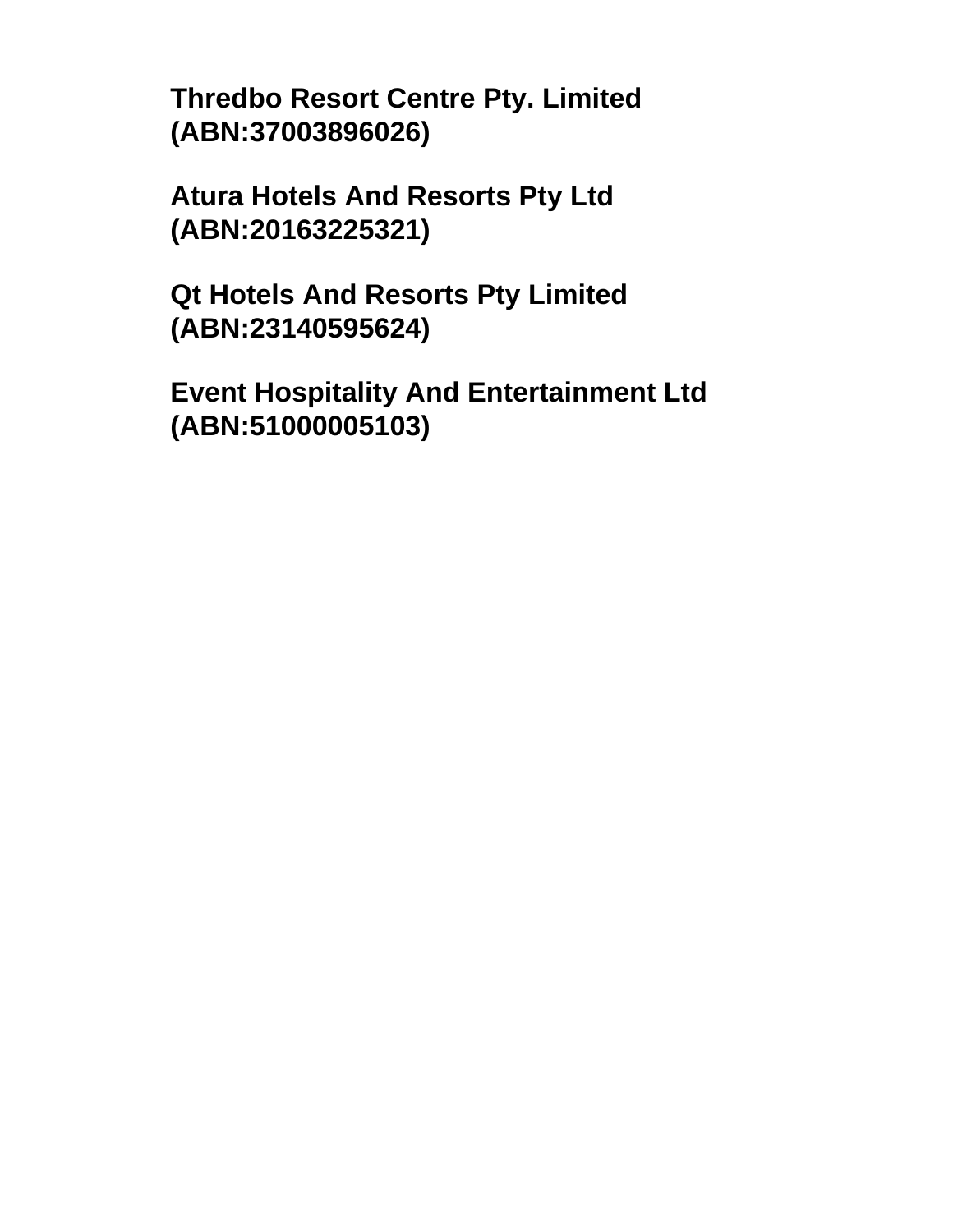## #Workplace overview

#### **Policies and strategies**

1: Do you have a formal policy and/or formal strategy in place that specifically supports gender equality in the following areas?

| Recruitment                                                            | Yes (Select all that apply)                                            |
|------------------------------------------------------------------------|------------------------------------------------------------------------|
| $$ Yes                                                                 | Policy<br><b>Strategy</b>                                              |
| Retention                                                              | Yes(Select all that apply)                                             |
| $$ Yes                                                                 | Strategy<br>Policy                                                     |
| Performance management processes                                       | No(Select all that apply)                                              |
| $$ No                                                                  | Currently under development (Select the<br>estimated completion date.) |
| Currently under development                                            | 30-Jun-2023                                                            |
| Promotions                                                             | Yes(Select all that apply)                                             |
| $$ Yes                                                                 | Policy                                                                 |
| Talent identification/identification of high<br>potentials             | No(Select all that apply)                                              |
| $$ No                                                                  | Currently under development (Select the<br>estimated completion date.) |
| Currently under development                                            | 30-Jun-2023                                                            |
| Succession planning                                                    | No(Select all that apply)                                              |
| $$ No                                                                  | Currently under development (Select the<br>estimated completion date.) |
| Currently under development                                            | 30-Jun-2023                                                            |
| Training and development                                               | Yes (Select all that apply)                                            |
| $$ Yes                                                                 | Policy<br>Strategy                                                     |
| Key performance indicators for managers<br>relating to gender equality | No(Select all that apply)                                              |
| $$ No                                                                  | Not a priority                                                         |
|                                                                        |                                                                        |

2: Do you have formal policy and/or formal strategy in place that support gender equality overall? Yes(Select all that apply)

…Yes Policy

3: Does your organisation have any of the following targets to address gender equality in your workplace?

Increase the number of women in leadership positions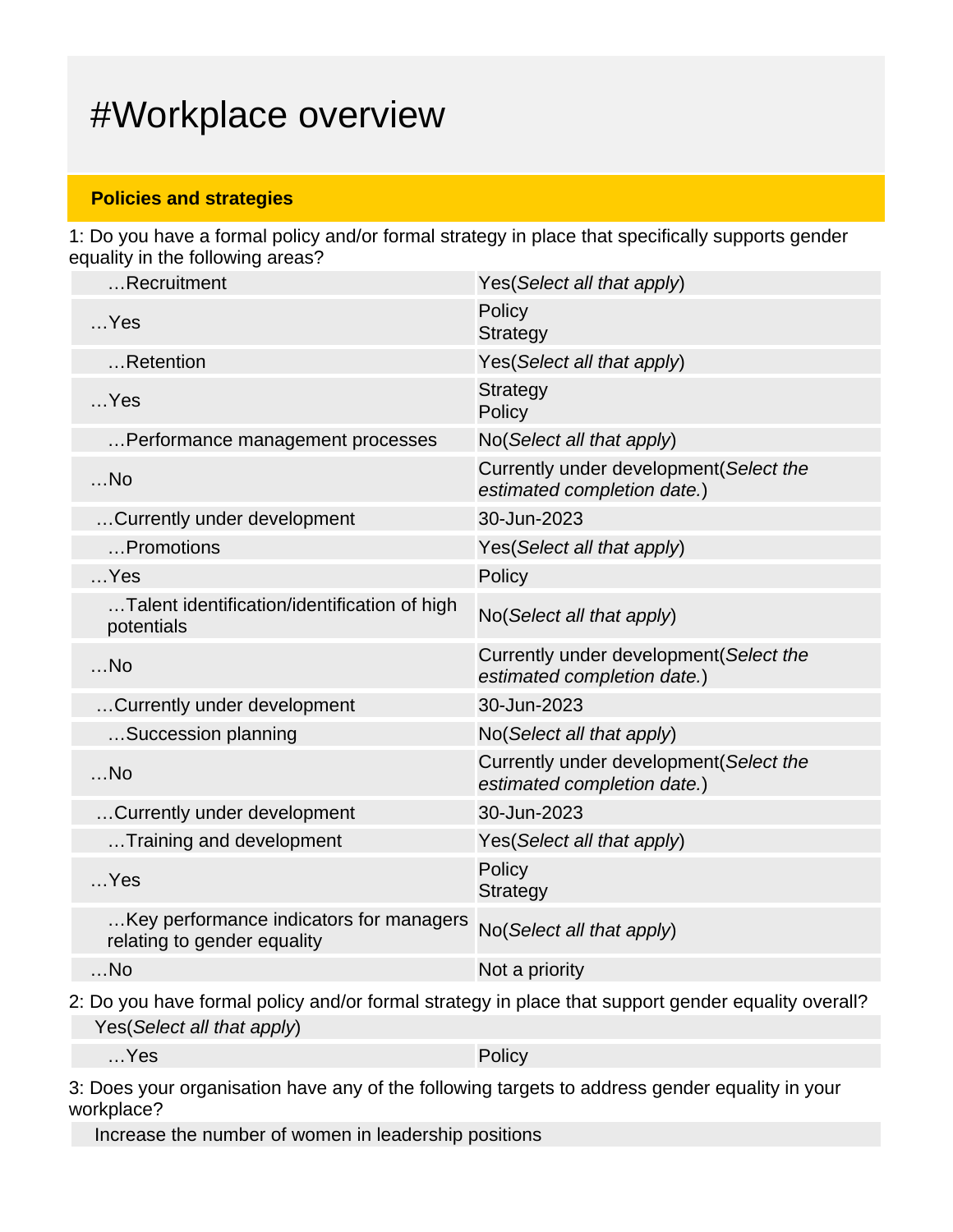4: If your organisation would like to provide additional information relating to your gender equality policies and strategies, please do so below.

### **Governing bodies**

### Birch; Carroll & Coyle Limited

| 1: Does this organisation have a governing<br>body?                                                     | <b>No</b>                                        |
|---------------------------------------------------------------------------------------------------------|--------------------------------------------------|
| 1.3: How many members are on the governing<br>body and who holds the predominant Chair<br>position?     |                                                  |
| Chairs                                                                                                  |                                                  |
| Female                                                                                                  |                                                  |
| Male                                                                                                    |                                                  |
| Non-binary                                                                                              |                                                  |
| Members                                                                                                 |                                                  |
| Female                                                                                                  |                                                  |
| Male                                                                                                    |                                                  |
| Non-binary                                                                                              |                                                  |
| 1.1: Is the governing body the same as the local<br>or overseas ultimate parent?                        | Local ultimate parent organisation               |
| 1.1.a: Confirm how the ultimate parent's<br>governing body/ies are being reported:                      | It is reported as part of this submission group. |
| 1.1.a.3: How many members are on the<br>governing body and who holds the predominant<br>Chair position? |                                                  |
|                                                                                                         |                                                  |
| The Greater Union Organisation Pty Ltd                                                                  |                                                  |
| 1: Does this organisation have a governing<br>body?                                                     | <b>No</b>                                        |
| 1.3: How many members are on the governing<br>body and who holds the predominant Chair<br>position?     |                                                  |
| Chairs                                                                                                  |                                                  |
| Female                                                                                                  |                                                  |
| Male                                                                                                    |                                                  |
| Non-binary                                                                                              |                                                  |
| Members                                                                                                 |                                                  |
| $$ Female                                                                                               |                                                  |
| Male                                                                                                    |                                                  |
| Non-binary                                                                                              |                                                  |
| 1.1: Is the governing body the same as the local<br>or overseas ultimate parent?                        | Local ultimate parent organisation               |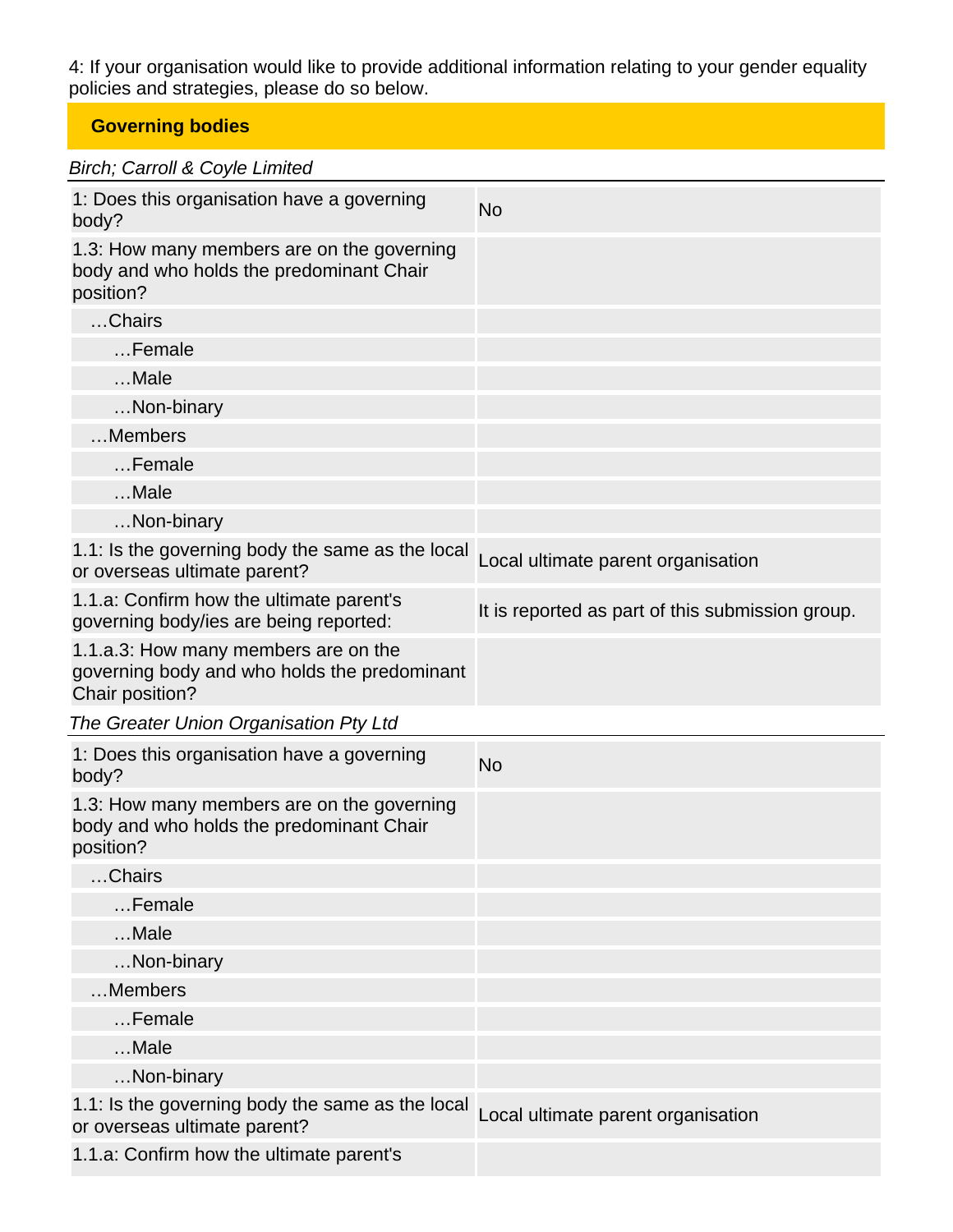| governing body/ies are being reported:                                                                  | It is reported as part of this submission group. |
|---------------------------------------------------------------------------------------------------------|--------------------------------------------------|
| 1.1.a.3: How many members are on the<br>governing body and who holds the predominant<br>Chair position? |                                                  |
| Kosciuszko Thredbo Pty. Limited                                                                         |                                                  |
| 1: Does this organisation have a governing<br>body?                                                     | <b>No</b>                                        |
| 1.3: How many members are on the governing<br>body and who holds the predominant Chair<br>position?     |                                                  |
| Chairs                                                                                                  |                                                  |
| Female                                                                                                  |                                                  |
| Male                                                                                                    |                                                  |
| Non-binary                                                                                              |                                                  |
| Members                                                                                                 |                                                  |
| Female                                                                                                  |                                                  |
| Male                                                                                                    |                                                  |
| Non-binary                                                                                              |                                                  |
| 1.1: Is the governing body the same as the local<br>or overseas ultimate parent?                        | Local ultimate parent organisation               |
| 1.1.a: Confirm how the ultimate parent's<br>governing body/ies are being reported:                      | It is reported as part of this submission group. |
| 1.1.a.3: How many members are on the<br>governing body and who holds the predominant<br>Chair position? |                                                  |
| <b>Rydges Hotels Ltd</b>                                                                                |                                                  |
| 1: Does this organisation have a governing<br>body?                                                     | <b>No</b>                                        |
| 1.3: How many members are on the governing<br>body and who holds the predominant Chair<br>position?     |                                                  |
| Chairs                                                                                                  |                                                  |
| Female                                                                                                  |                                                  |
| Male                                                                                                    |                                                  |
| Non-binary                                                                                              |                                                  |
| Members                                                                                                 |                                                  |
| Female                                                                                                  |                                                  |
| Male                                                                                                    |                                                  |
| Non-binary                                                                                              |                                                  |
| 1.1: Is the governing body the same as the local<br>or overseas ultimate parent?                        | Local ultimate parent organisation               |
| 1.1.a: Confirm how the ultimate parent's                                                                |                                                  |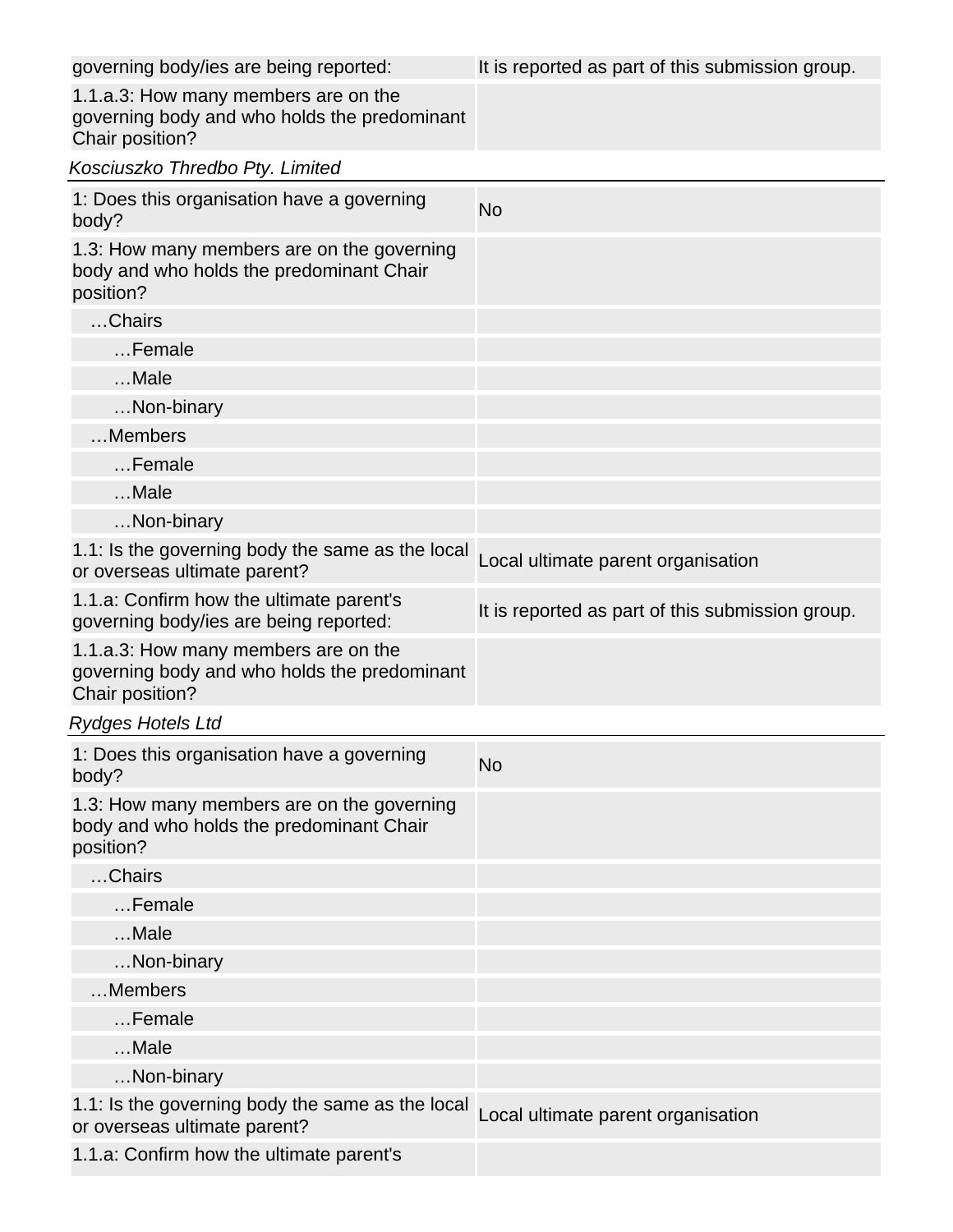| governing body/ies are being reported:                                                                  | It is reported as part of this submission group. |
|---------------------------------------------------------------------------------------------------------|--------------------------------------------------|
| 1.1.a.3: How many members are on the<br>governing body and who holds the predominant<br>Chair position? |                                                  |
| <b>Edge Digital Technology Pty Limited</b>                                                              |                                                  |
| 1: Does this organisation have a governing<br>body?                                                     | <b>No</b>                                        |
| 1.3: How many members are on the governing<br>body and who holds the predominant Chair<br>position?     |                                                  |
| Chairs                                                                                                  |                                                  |
| Female                                                                                                  |                                                  |
| Male                                                                                                    |                                                  |
| Non-binary                                                                                              |                                                  |
| Members                                                                                                 |                                                  |
| Female                                                                                                  |                                                  |
| Male                                                                                                    |                                                  |
| Non-binary                                                                                              |                                                  |
| 1.1: Is the governing body the same as the local<br>or overseas ultimate parent?                        | Local ultimate parent organisation               |
| 1.1.a: Confirm how the ultimate parent's<br>governing body/ies are being reported:                      | It is reported as part of this submission group. |
| 1.1.a.3: How many members are on the<br>governing body and who holds the predominant<br>Chair position? |                                                  |
| Greater Occasions Australia Pty. Limited                                                                |                                                  |
| 1: Does this organisation have a governing<br>body?                                                     | <b>No</b>                                        |
| 1.3: How many members are on the governing<br>body and who holds the predominant Chair<br>position?     |                                                  |
| Chairs                                                                                                  |                                                  |
| Female                                                                                                  |                                                  |
| Male                                                                                                    |                                                  |
| Non-binary                                                                                              |                                                  |
| Members                                                                                                 |                                                  |
| Female                                                                                                  |                                                  |
| Male                                                                                                    |                                                  |
| Non-binary                                                                                              |                                                  |
| 1.1: Is the governing body the same as the local<br>or overseas ultimate parent?                        | Local ultimate parent organisation               |
| 1.1.a: Confirm how the ultimate parent's                                                                |                                                  |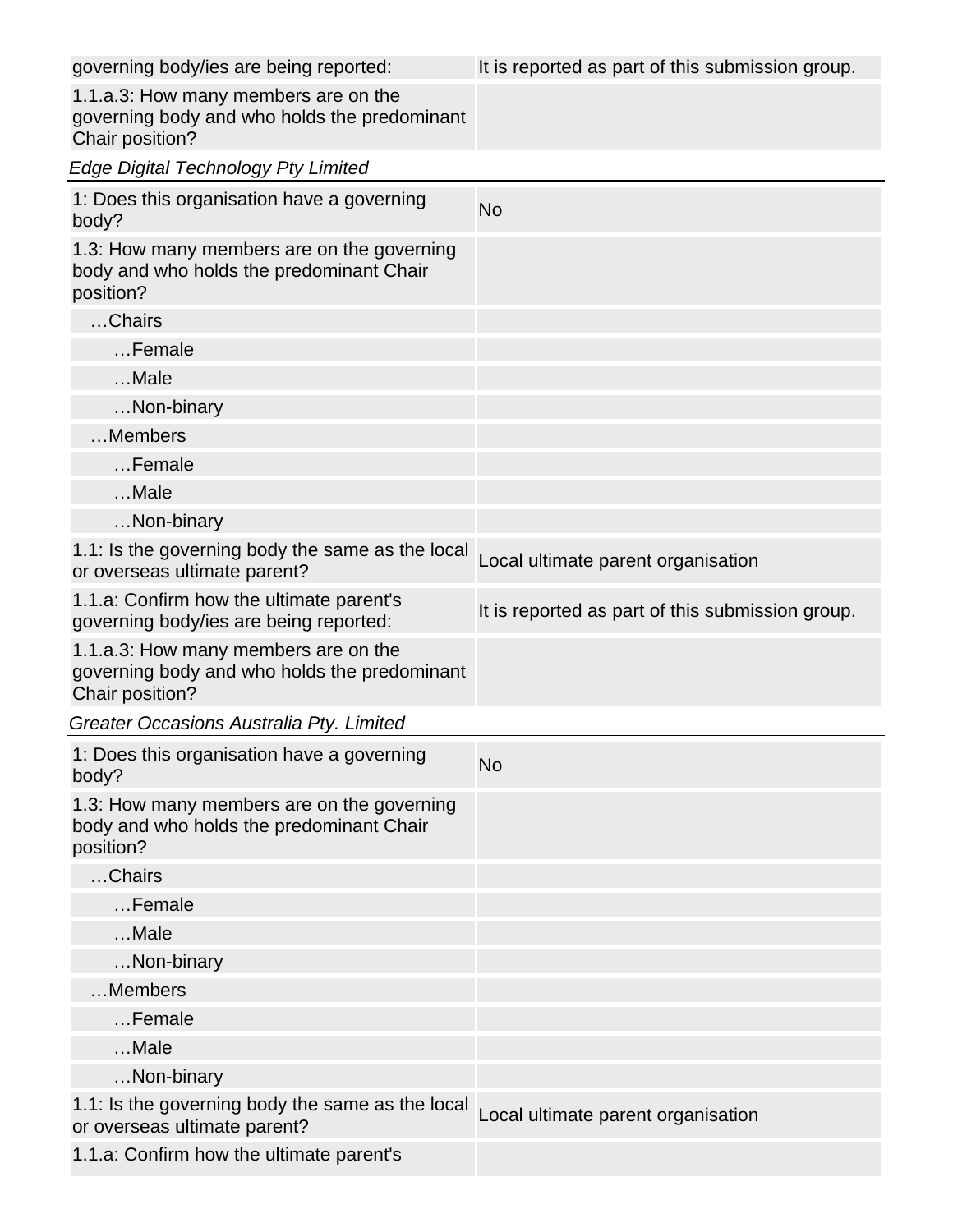| governing body/ies are being reported:                                                                  | It is reported as part of this submission group. |
|---------------------------------------------------------------------------------------------------------|--------------------------------------------------|
| 1.1.a.3: How many members are on the<br>governing body and who holds the predominant<br>Chair position? |                                                  |
| Sunshine Cinemas Pty. Ltd.                                                                              |                                                  |
| 1: Does this organisation have a governing<br>body?                                                     | <b>No</b>                                        |
| 1.3: How many members are on the governing<br>body and who holds the predominant Chair<br>position?     |                                                  |
| Chairs                                                                                                  |                                                  |
| Female                                                                                                  |                                                  |
| Male                                                                                                    |                                                  |
| Non-binary                                                                                              |                                                  |
| Members                                                                                                 |                                                  |
| Female                                                                                                  |                                                  |
| Male                                                                                                    |                                                  |
| Non-binary                                                                                              |                                                  |
| 1.1: Is the governing body the same as the local<br>or overseas ultimate parent?                        | Local ultimate parent organisation               |
| 1.1.a: Confirm how the ultimate parent's<br>governing body/ies are being reported:                      | It is reported as part of this submission group. |
| 1.1.a.3: How many members are on the<br>governing body and who holds the predominant<br>Chair position? |                                                  |
| <b>Thredbo Resort Centre Pty. Limited</b>                                                               |                                                  |
| 1: Does this organisation have a governing<br>body?                                                     | <b>No</b>                                        |
| 1.3: How many members are on the governing<br>body and who holds the predominant Chair<br>position?     |                                                  |
| Chairs                                                                                                  |                                                  |
| Female                                                                                                  |                                                  |
| Male                                                                                                    |                                                  |
| Non-binary                                                                                              |                                                  |
| Members                                                                                                 |                                                  |
| Female                                                                                                  |                                                  |
| Male                                                                                                    |                                                  |
| Non-binary                                                                                              |                                                  |
| 1.1: Is the governing body the same as the local<br>or overseas ultimate parent?                        | Local ultimate parent organisation               |
| 1.1.a: Confirm how the ultimate parent's                                                                |                                                  |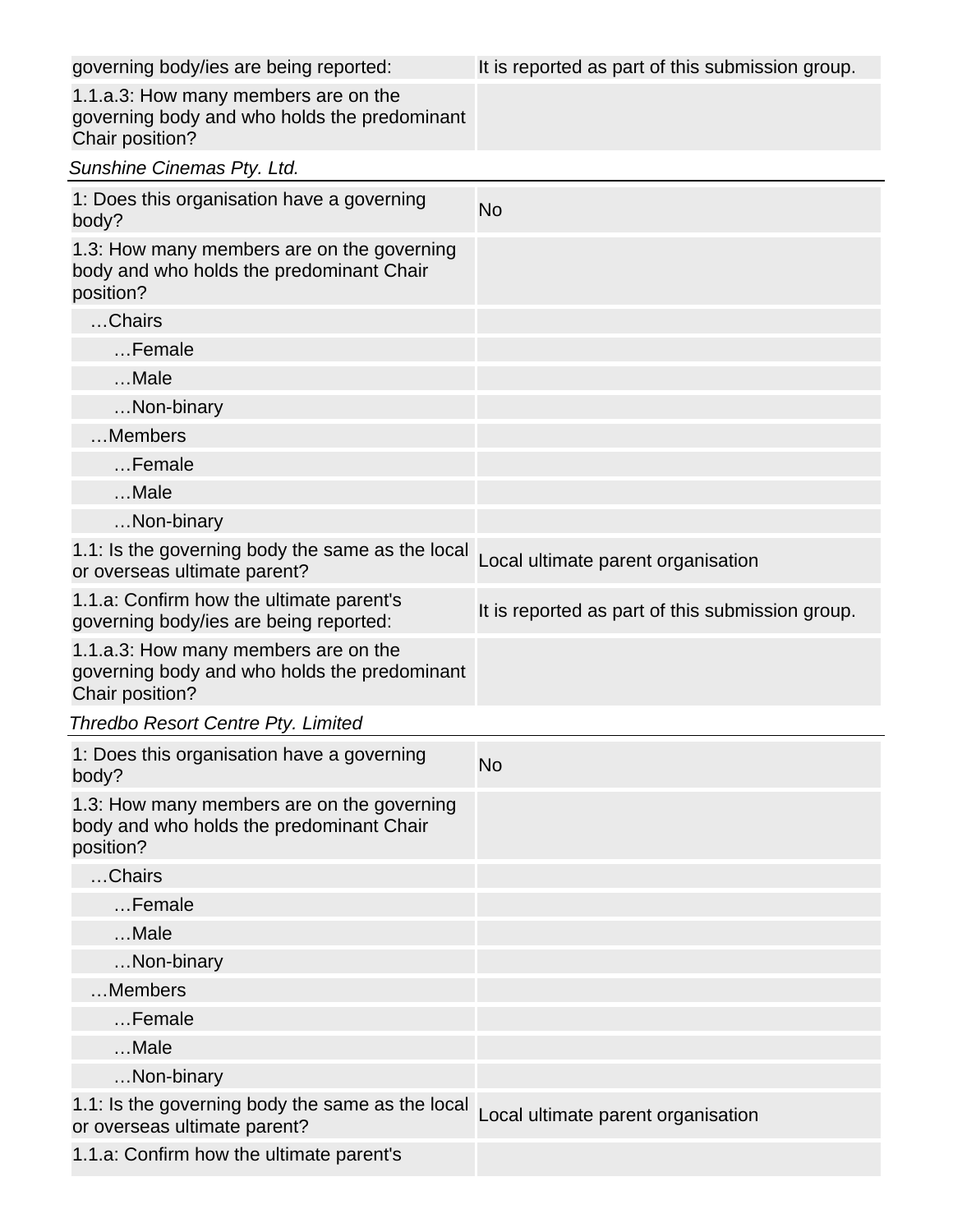| governing body/ies are being reported:                                                                  | It is reported as part of this submission group. |
|---------------------------------------------------------------------------------------------------------|--------------------------------------------------|
| 1.1.a.3: How many members are on the<br>governing body and who holds the predominant<br>Chair position? |                                                  |
| <b>Atura Hotels And Resorts Pty Ltd</b>                                                                 |                                                  |
| 1: Does this organisation have a governing<br>body?                                                     | <b>No</b>                                        |
| 1.3: How many members are on the governing<br>body and who holds the predominant Chair<br>position?     |                                                  |
| Chairs                                                                                                  |                                                  |
| Female                                                                                                  |                                                  |
| Male                                                                                                    |                                                  |
| Non-binary                                                                                              |                                                  |
| Members                                                                                                 |                                                  |
| Female                                                                                                  |                                                  |
| Male                                                                                                    |                                                  |
| Non-binary                                                                                              |                                                  |
| 1.1: Is the governing body the same as the local<br>or overseas ultimate parent?                        | Local ultimate parent organisation               |
| 1.1.a: Confirm how the ultimate parent's<br>governing body/ies are being reported:                      | It is reported as part of this submission group. |
| 1.1.a.3: How many members are on the<br>governing body and who holds the predominant<br>Chair position? |                                                  |
| Qt Hotels And Resorts Pty Limited                                                                       |                                                  |
| 1: Does this organisation have a governing<br>body?                                                     | <b>No</b>                                        |
| 1.3: How many members are on the governing<br>body and who holds the predominant Chair<br>position?     |                                                  |
| Chairs                                                                                                  |                                                  |
| $$ Female                                                                                               |                                                  |
| $$ Male                                                                                                 |                                                  |
| Non-binary                                                                                              |                                                  |
| Members                                                                                                 |                                                  |
| Female                                                                                                  |                                                  |
| $$ Male                                                                                                 |                                                  |
| Non-binary                                                                                              |                                                  |
| 1.1: Is the governing body the same as the local<br>or overseas ultimate parent?                        | Local ultimate parent organisation               |
| 1.1.a: Confirm how the ultimate parent's                                                                |                                                  |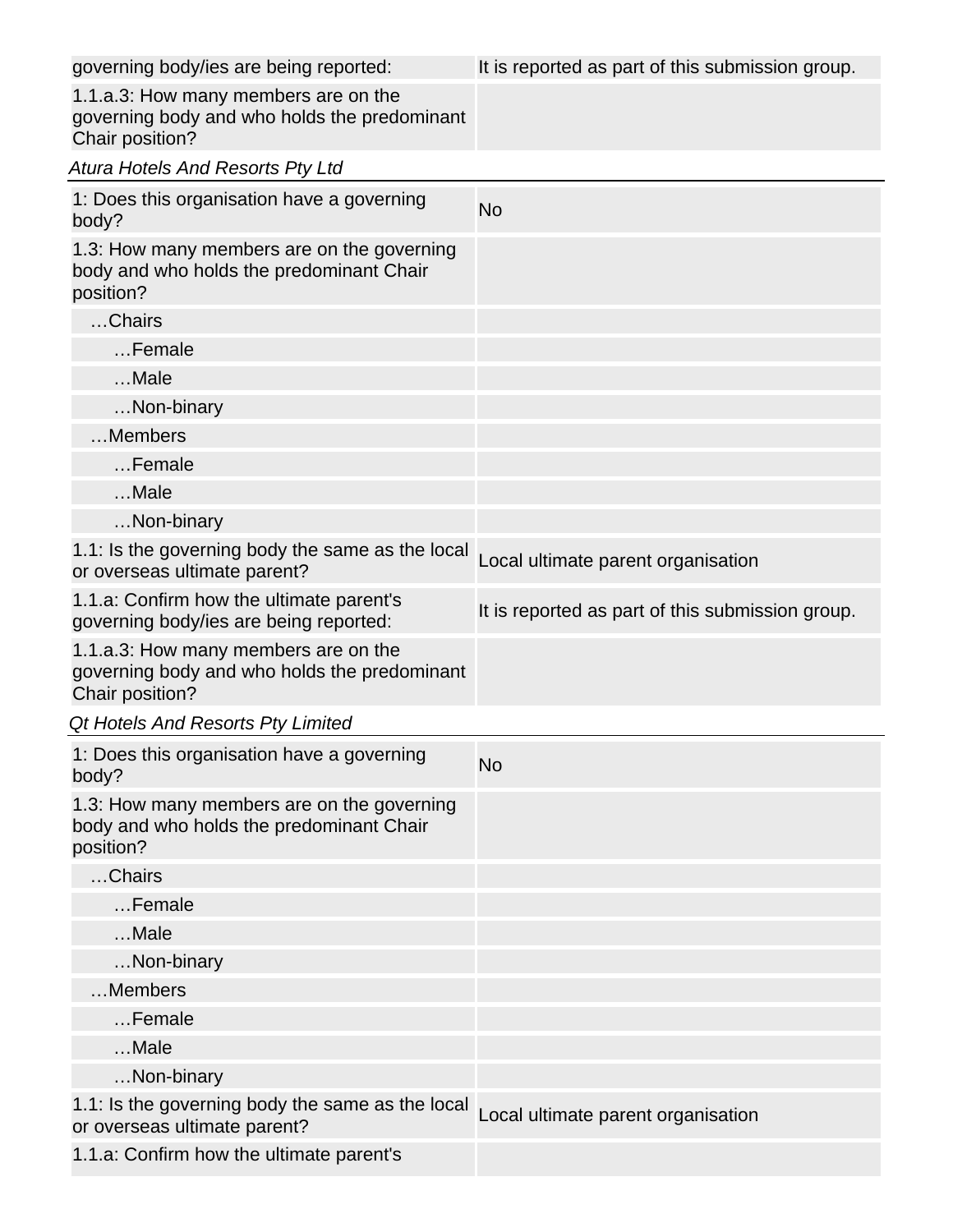| governing body/ies are being reported:                                                                                            | It is reported as part of this submission group.                                |
|-----------------------------------------------------------------------------------------------------------------------------------|---------------------------------------------------------------------------------|
| 1.1.a.3: How many members are on the<br>governing body and who holds the predominant<br>Chair position?                           |                                                                                 |
| <b>Event Hospitality And Entertainment Ltd</b>                                                                                    |                                                                                 |
| 1: Does this organisation have a governing<br>body?                                                                               | Yes (Provide further details on the governing<br>body(ies) and its composition) |
| 1.1: What is the name of your governing body?                                                                                     | Board of Directors of Event Hospitality &<br><b>Entertainment Limited</b>       |
| 1.2: What type of governing body does this<br>organisation have?                                                                  | <b>Board of directors</b>                                                       |
| 1.3: How many members are on the governing<br>body and who holds the predominant Chair<br>position?                               |                                                                                 |
| Chairs                                                                                                                            |                                                                                 |
| Female                                                                                                                            |                                                                                 |
| Male                                                                                                                              | $\mathbf{1}$                                                                    |
| Non-binary                                                                                                                        | $\overline{0}$                                                                  |
| Members                                                                                                                           |                                                                                 |
| Female                                                                                                                            | 3                                                                               |
| Male                                                                                                                              | 3                                                                               |
| Non-binary                                                                                                                        | 0                                                                               |
| 1.4: Do you have a formal selection policy<br>and/or formal selection strategy for this<br>organisation's governing body members? | Yes(Select all that apply)                                                      |
|                                                                                                                                   | Policy                                                                          |
| 1.5: Has a target been set to increase the<br>representation of women on this governing<br>body?                                  | No(Select all that apply)                                                       |
|                                                                                                                                   | Governing body has gender balance (i.e. 40%<br>women / 40% men / 20% either)    |
| 1.6: Do you have a formal policy and/or formal<br>strategy in place on the gender composition of<br>your governing body?          | Yes(Select all that apply.)                                                     |
|                                                                                                                                   | Policy                                                                          |
| 1.1.a.3: How many members are on the<br>governing body and who holds the predominant<br>Chair position?                           |                                                                                 |

2: If your organisation would like to provide additional information relating to governing bodies and gender equality in your workplace, do so below.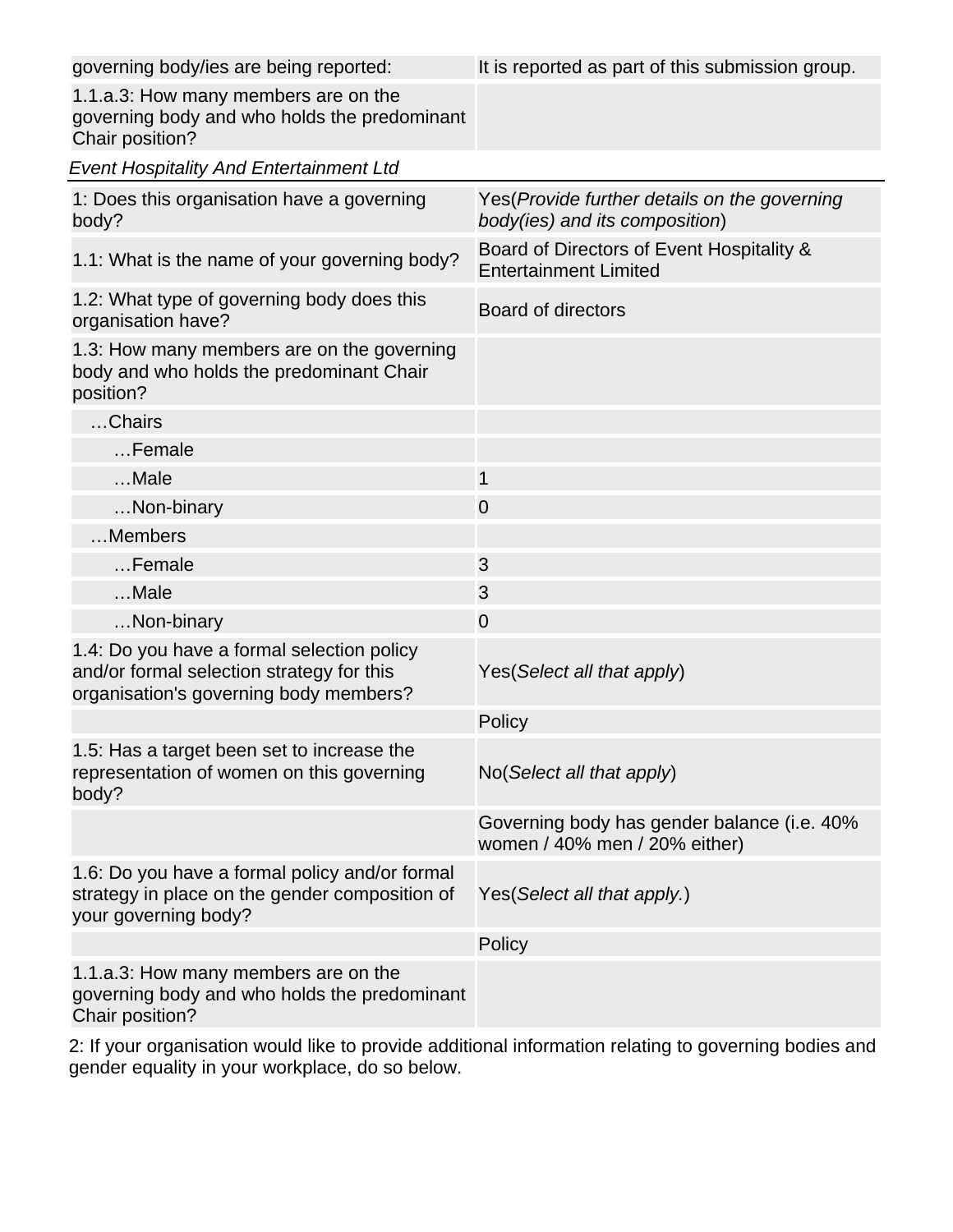# #Action on gender equality

### **Gender pay gaps**

1: Do you have a formal policy and/or formal strategy on remuneration generally? Yes(Select all that apply)

| $$ Yes                                                                                                                           | Policy<br><b>Strategy</b>                                                                 |
|----------------------------------------------------------------------------------------------------------------------------------|-------------------------------------------------------------------------------------------|
| 1.1: Are specific pay equity objectives<br>included in your formal policy and/or formal Yes (Select all that apply)<br>strategy? |                                                                                           |
| …Yes                                                                                                                             | To achieve gender pay equity<br>To be transparent about pay scales and/or<br>salary bands |

- 2: What was the snapshot date used for your Workplace Profile? 31-Mar-2022
- 3: Does your organisation publish its organisation-wide gender pay gap? No
- 4: Do you give WGEA permission to publicly publish your organisation-wide gender pay gap? No

5: If your organisation would like to provide additional information relating to gender pay gaps in your workplace, please do so below.

### **Employer action on pay equity**

1: Have you analysed your payroll to determine if there are any remuneration gaps between women and men (e.g. conducted a gender pay gap analysis)?

Yes(Provide further details on the most recent gender remuneration gap analysis that was undertaken.)

| 1.1: When was the most recent gender<br>remuneration gap analysis undertaken?          | More than 2 years ago but less than 4 years ago                                                                                            |
|----------------------------------------------------------------------------------------|--------------------------------------------------------------------------------------------------------------------------------------------|
| 1.2: Did you take any actions as a result of<br>your gender remuneration gap analysis? | Yes (Select all that apply)                                                                                                                |
| 1.2: Did you take any actions as a result of your<br>gender remuneration gap analysis? | Corrected like-for-like gaps                                                                                                               |
| Yes                                                                                    |                                                                                                                                            |
|                                                                                        | Due to the impact of COVID-19, the last full<br>Group-wide salary review was conducted in<br>2019, and this included a gender remuneration |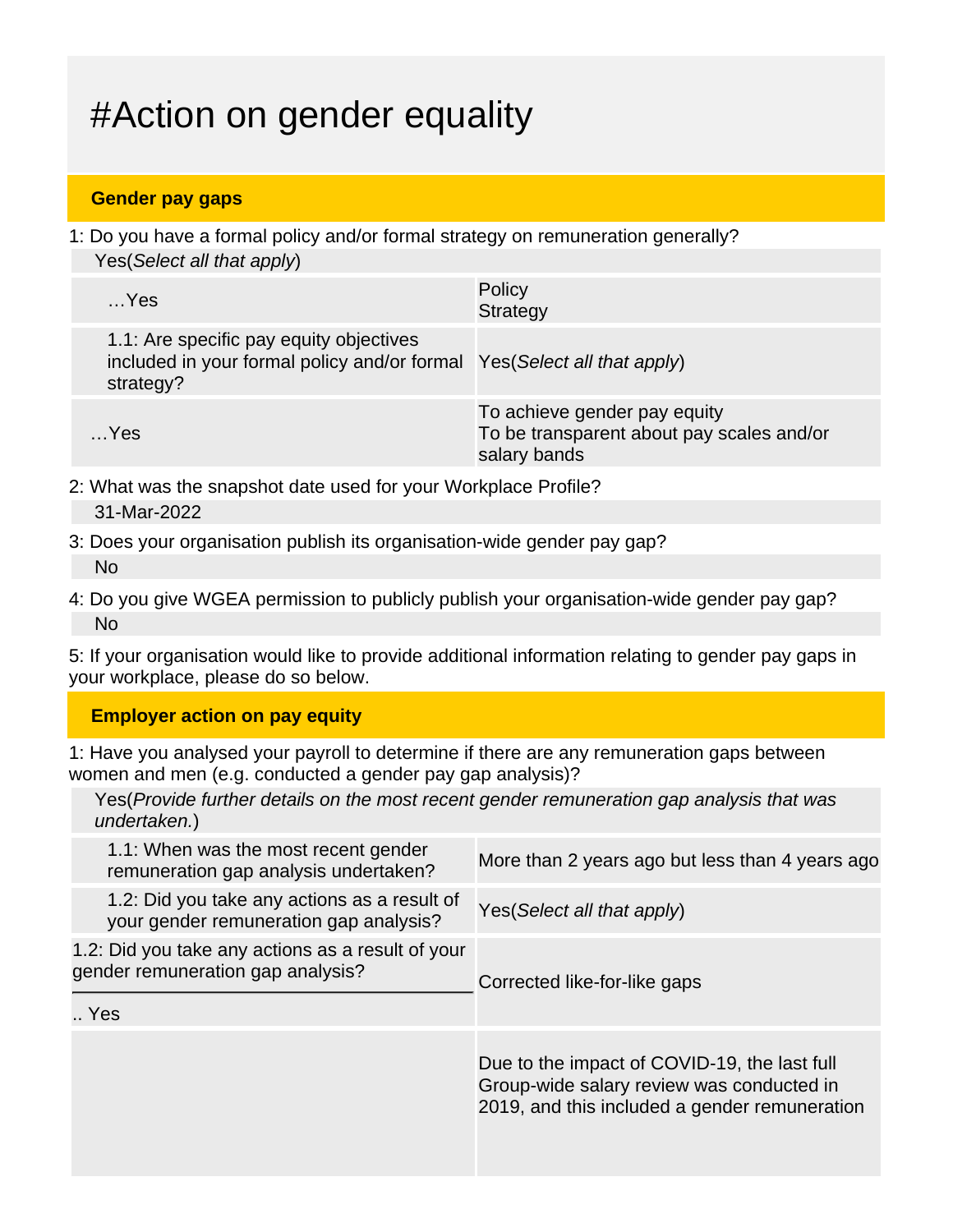1.3: You may provide details below on the type of gender remuneration gap analysis that has been undertaken (for example like-for-like and/or organisation-wide)

gap analysis. A full Group-wide salary review is currently in progress and will include a gender remuneration gap analysis.

2: For organisations with partnership structures: Have you undertaken a gender remuneration gap analysis ('gender pay gap analysis') in the current reporting period to determine if there are any remuneration gaps between women partners and men partners in your organisation?

No

3: If your organisation would like to provide additional information relating to employer action on pay equity in your workplace, please do so below.

#### **Employee consultation**

1: Have you consulted with employees on issues concerning gender equality in your workplace during the reporting period?

No(Select all that apply)

| …No.                     | <b>Others (Provide Details)</b>                                                                       |
|--------------------------|-------------------------------------------------------------------------------------------------------|
| Others (Provide Details) | We plan to consult with employees on issues<br>concerning gender equality during the 2022/23<br>year. |

2: Do you have a formal policy and/or formal strategy in place on consulting employees about gender equality?

| No    |                |
|-------|----------------|
| $$ No | Not a priority |

3: On what date did your organisation share your previous year's public reports with employees? 12-Aug-2021

4: Does your organisation have shareholders?

Yes

4.1: On what date did your organisation share your previous year's public reports with shareholders? 23-Aug-2021

5: Have you shared previous Executive Summary and Benchmark reports with the governing body?

Yes

6: If your organisation would like to provide additional information relating to employee consultation on gender equality in your workplace, please do so below.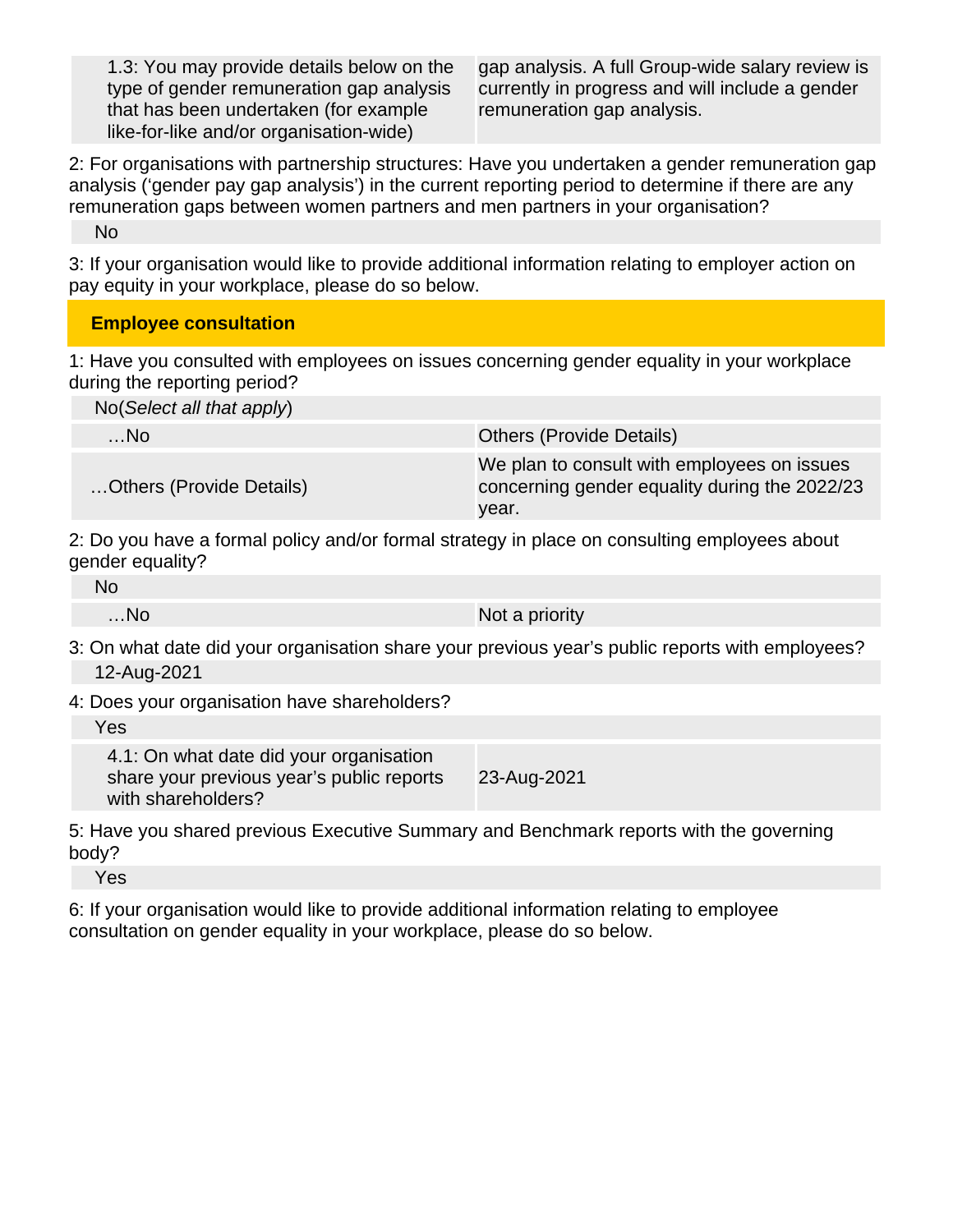## #Flexible work

### **Flexible working**

1: Do you have a formal policy and/or formal strategy on flexible working arrangements? Yes(Select all that apply)

| $$ Yes                                                                                                 | Policy                                                                 |
|--------------------------------------------------------------------------------------------------------|------------------------------------------------------------------------|
| A business case for flexibility has been<br>established and endorsed at the leadership<br>level        | Yes                                                                    |
| Leaders are visible role models of flexible<br>working                                                 | Yes                                                                    |
| Flexible working is promoted throughout<br>the organisation                                            | Yes                                                                    |
| Targets have been set for engagement in<br>flexible work                                               | No(Select all that apply)                                              |
| $$ No                                                                                                  | Not a priority                                                         |
| Targets have been set for men's<br>engagement in flexible work                                         | No(Select all that apply)                                              |
| $$ No                                                                                                  | Not a priority                                                         |
| Leaders are held accountable for improving<br>workplace flexibility                                    | No(Select all that apply)                                              |
| $$ No                                                                                                  | Not a priority                                                         |
| Manager training on flexible working is<br>provided throughout the organisation                        | Yes                                                                    |
| Employee training is provided throughout<br>the organisation                                           | Yes                                                                    |
| Team-based training is provided<br>throughout the organisation                                         | No(Select all that apply)                                              |
| $$ No                                                                                                  | Not a priority                                                         |
| Employees are surveyed on whether they<br>have sufficient flexibility                                  | No(Select all that apply)                                              |
| $$ No                                                                                                  | Currently under development (Select the<br>estimated completion date.) |
| Currently under development                                                                            | 30-Jun-2023                                                            |
| The organisation's approach to flexibility is<br>integrated into client conversations                  | No(Select all that apply)                                              |
| $$ No                                                                                                  | Not a priority                                                         |
| The impact of flexibility is evaluated (e.g.<br>reduced absenteeism, increased employee<br>engagement) | No(Select all that apply)                                              |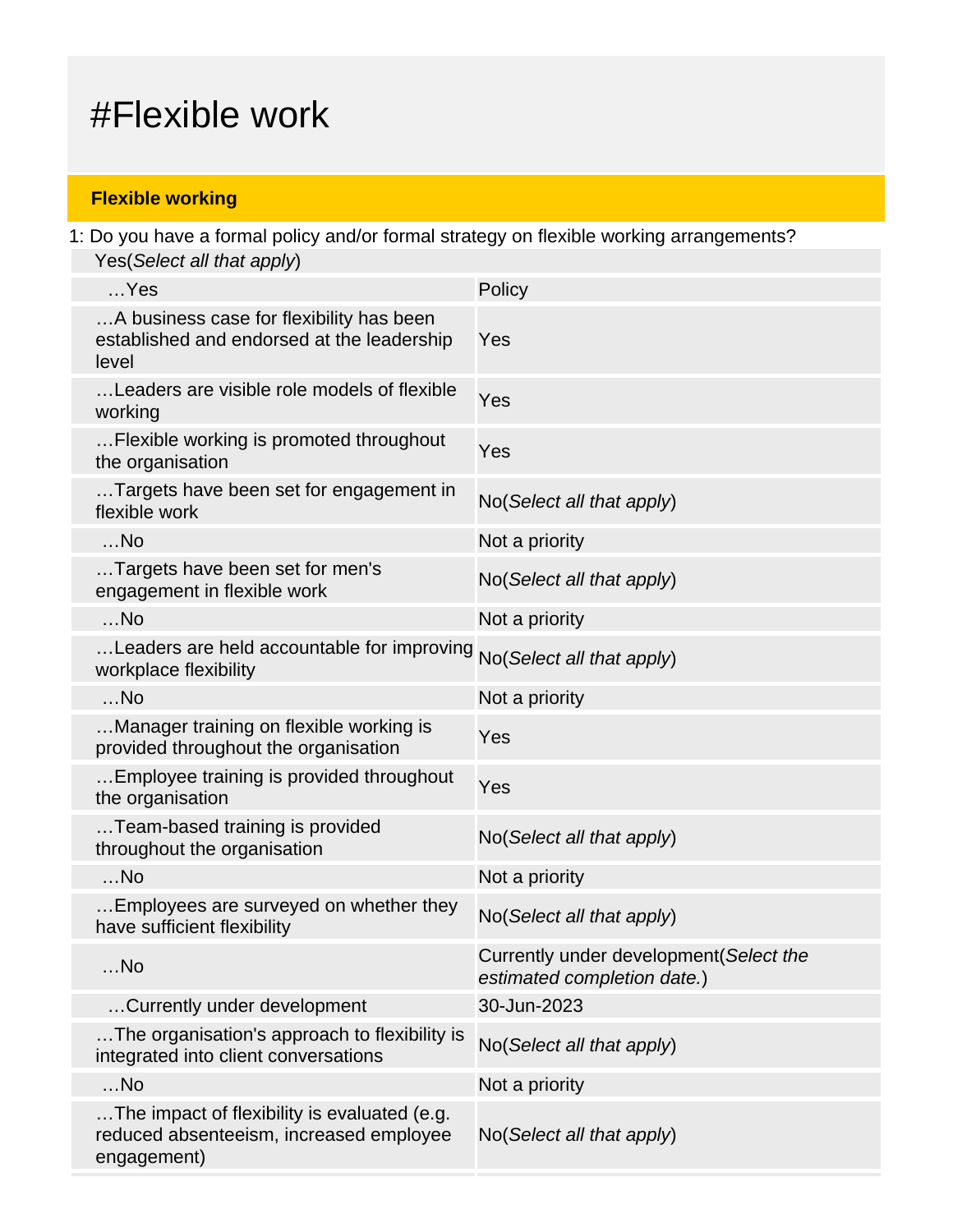| $$ No                                                                                                                  | Currently under development (Select the<br>estimated completion date.) |
|------------------------------------------------------------------------------------------------------------------------|------------------------------------------------------------------------|
| Currently under development                                                                                            | 30-Jun-2023                                                            |
| Metrics on the use of, and/or the impact of,<br>flexibility measures are reported to key<br>management personnel       | Yes                                                                    |
| Metrics on the use of, and/or the impact of,<br>flexibility measures are reported to the<br>governing body             | Yes                                                                    |
| Other (provide details)                                                                                                | <b>No</b>                                                              |
| 2: Do you offer any of the following flexible working options to MANAGERS in your workplace?<br>Flexible hours of work | Yes(Select one option only)                                            |
| $$ Yes                                                                                                                 | SAME options for women and men(Select all<br>that apply)               |
| SAME options for women and men                                                                                         | Informal options are available<br>Formal options are available         |
| Compressed working weeks                                                                                               | Yes(Select one option only)                                            |
| $$ Yes                                                                                                                 | SAME options for women and men(Select all<br>that apply)               |
| SAME options for women and men                                                                                         | Informal options are available<br>Formal options are available         |
| Time-in-lieu                                                                                                           | Yes(Select one option only)                                            |
| $$ Yes                                                                                                                 | SAME options for women and men(Select all<br>that apply)               |
| SAME options for women and men                                                                                         | Informal options are available                                         |
| Telecommuting (e.g. working from home)                                                                                 | Yes(Select one option only)                                            |
| …Yes                                                                                                                   | SAME options for women and men(Select all<br>that apply)               |
| SAME options for women and men                                                                                         | Formal options are available<br>Informal options are available         |
| Part-time work                                                                                                         | Yes(Select one option only)                                            |
| $$ Yes                                                                                                                 | SAME options for women and men(Select all<br>that apply)               |
| SAME options for women and men                                                                                         | Formal options are available<br>Informal options are available         |
| Job sharing                                                                                                            | Yes(Select one option only)                                            |
| $$ Yes                                                                                                                 | SAME options for women and men(Select all<br>that apply)               |
| SAME options for women and men                                                                                         | Informal options are available<br>Formal options are available         |
| Carer's leave                                                                                                          | Yes(Select one option only)                                            |
| $$ Yes                                                                                                                 | SAME options for women and men(Select all<br>that apply)               |
|                                                                                                                        |                                                                        |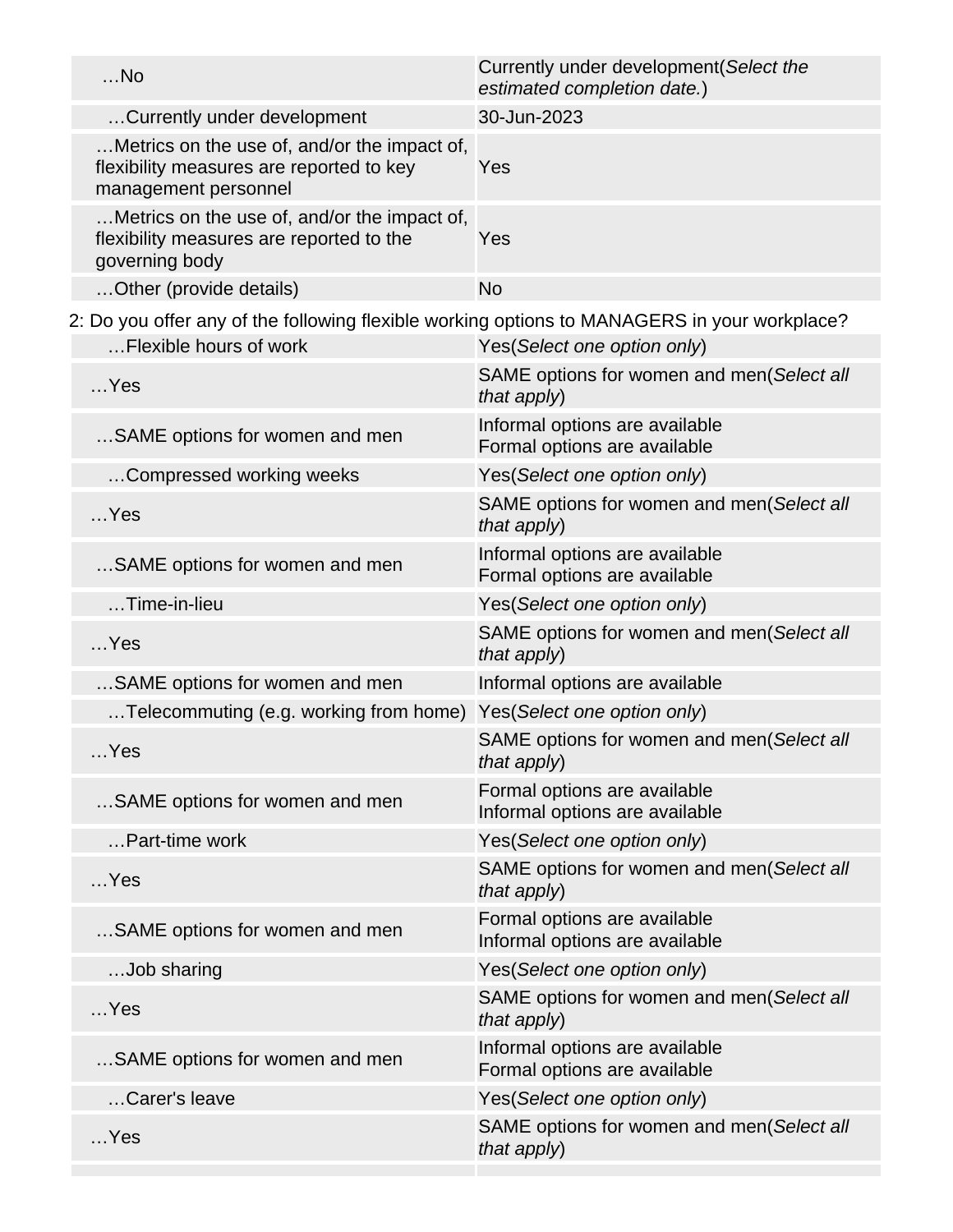| SAME options for women and men | Formal options are available<br>Informal options are available                  |
|--------------------------------|---------------------------------------------------------------------------------|
| Purchased leave                | No(You may specify why the above option is not<br>available to your employees.) |
| $$ No                          | Not a priority                                                                  |
| Unpaid leave                   | Yes (Select one option only)                                                    |
| $$ Yes                         | SAME options for women and men(Select all<br>that apply)                        |
| SAME options for women and men | Formal options are available<br>Informal options are available                  |

3: Are your flexible working arrangement options for NON-MANAGERS the same as the options for managers above?

Yes

4: Has your organisation implemented an 'all roles flex' approach to flexible work? No

5: Did you see an increase, overall, in the approval of FORMAL flexible working arrangements for your workforce during the 2021-22 reporting period?

Yes, for both women and men

6: If your workplace includes hybrid teams (i.e. some employees in a team work remotely while other employees in a team work at the organisation's usual workplace), have any of the following measures been utilised to ensure the fair treatment of all employees regardless of work location?

Training for managers on how to work with flexible and remote/hybrid teams Training for non-managers on how to work with flexible and remote/hybrid teams Training for all employees on how to work with flexible and remote/hybrid teams Employee performance is measured by performance and not presenteeism

7: If your organisation would like to provide additional information relating to flexible working and gender equality in your workplace, including specific changes due to the impact of the COVID-19 pandemic on your workplace, please do so below.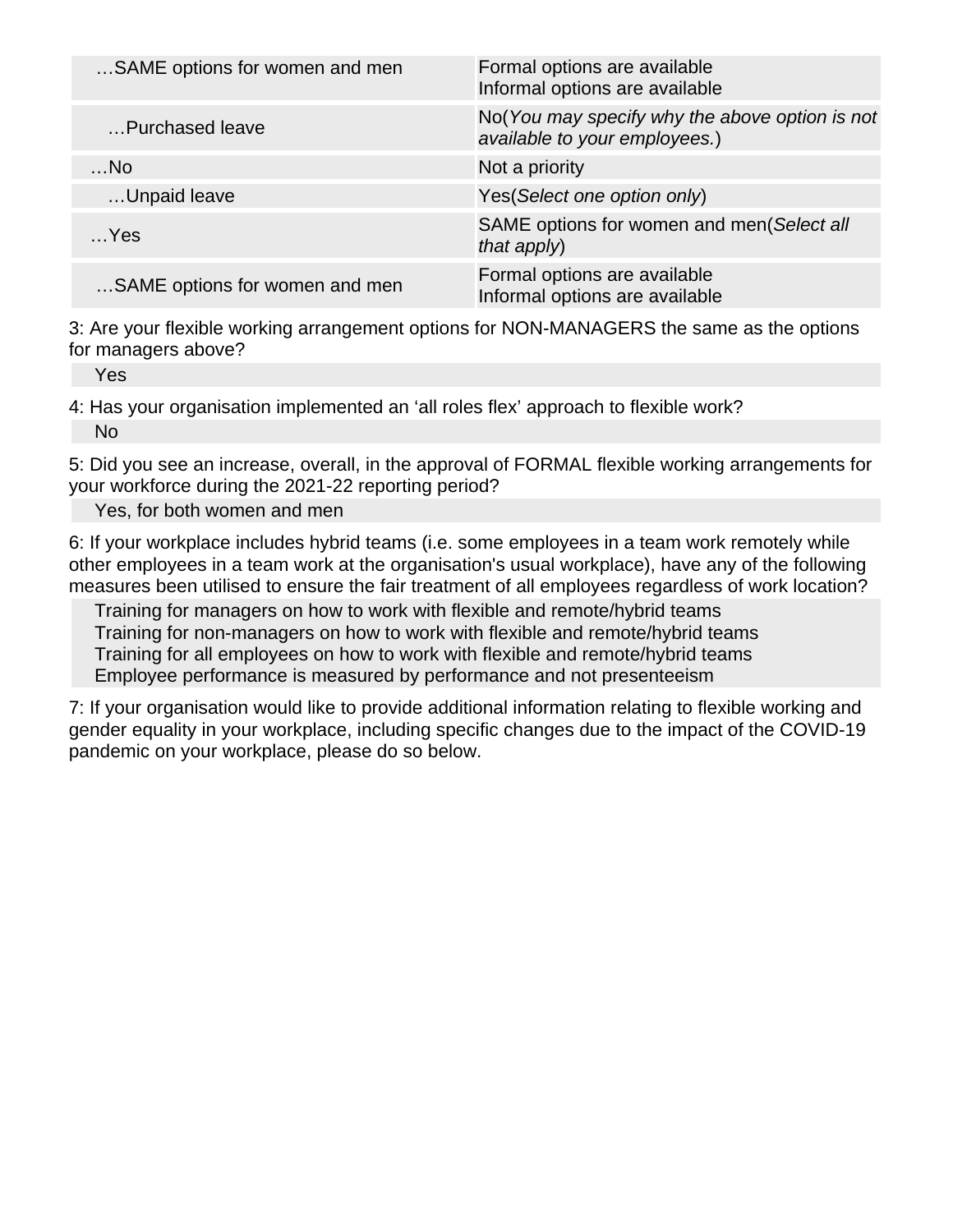# #Employee support

### **Paid parental leave**

1: Do you provide employer funded paid parental leave regardless of carer's status (i.e. primary/secondary) in addition to any government funded parental leave scheme?

Yes, we offer employer funded parental leave (using the primary/secondary carer definition)

| 1.1: Do you provide employer funded paid<br>parental leave for primary carers in addition<br>to any government funded parental leave<br>scheme?                                      | Yes (Please indicate how employer funded paid<br>parental leave is provided to the primary carers.) |
|--------------------------------------------------------------------------------------------------------------------------------------------------------------------------------------|-----------------------------------------------------------------------------------------------------|
| 1.1.a: Please indicate whether your<br>employer-funded paid parental leave for<br>primary carers is available to:                                                                    | All, regardless of gender                                                                           |
| 1.1.b: Please indicate whether your<br>employer-funded paid parental leave for<br>primary carers covers:                                                                             | <b>Birth</b><br>Adoption<br>Surrogacy<br><b>Stillbirth</b>                                          |
| 1.1.c: How do you pay employer funded<br>paid parental leave to primary carers?                                                                                                      | Paying the gap between the employee's salary<br>and the government's paid parental leave<br>scheme  |
| 1.1.d: Do you pay superannuation<br>contribution to your primary carers while<br>they are on parental leave?                                                                         | Yes, on employer funded parental leave                                                              |
| 1.1.e: How many weeks (minimum) of<br>employer funded paid parental leave for<br>primary carers is provided?                                                                         | 26                                                                                                  |
| 1.1.f: What proportion of your total<br>workforce has access to employer funded<br>paid parental leave for primary carers,<br>including casuals?                                     | 21-30%                                                                                              |
| 1.1.g: Do you require primary carers to work<br>for the organisation for a certain amount of<br>time (a qualifying period) before they can<br>access employer funded parental leave? | Yes                                                                                                 |
| 1.1.g.1: How long is the qualifying period?                                                                                                                                          | 12                                                                                                  |
| 1.1.h: Do you require primary carers to take<br>employer funded paid parental leave within<br>a certain time period after the birth,<br>adoption, surrogacy and/or stillbirth?       | Yes                                                                                                 |
| 1.1.h: Do you require primary carers to take<br>employer funded paid parental leave within a<br>certain time period after the birth, adoption,<br>surrogacy and/or stillbirth?       | Within 6 months                                                                                     |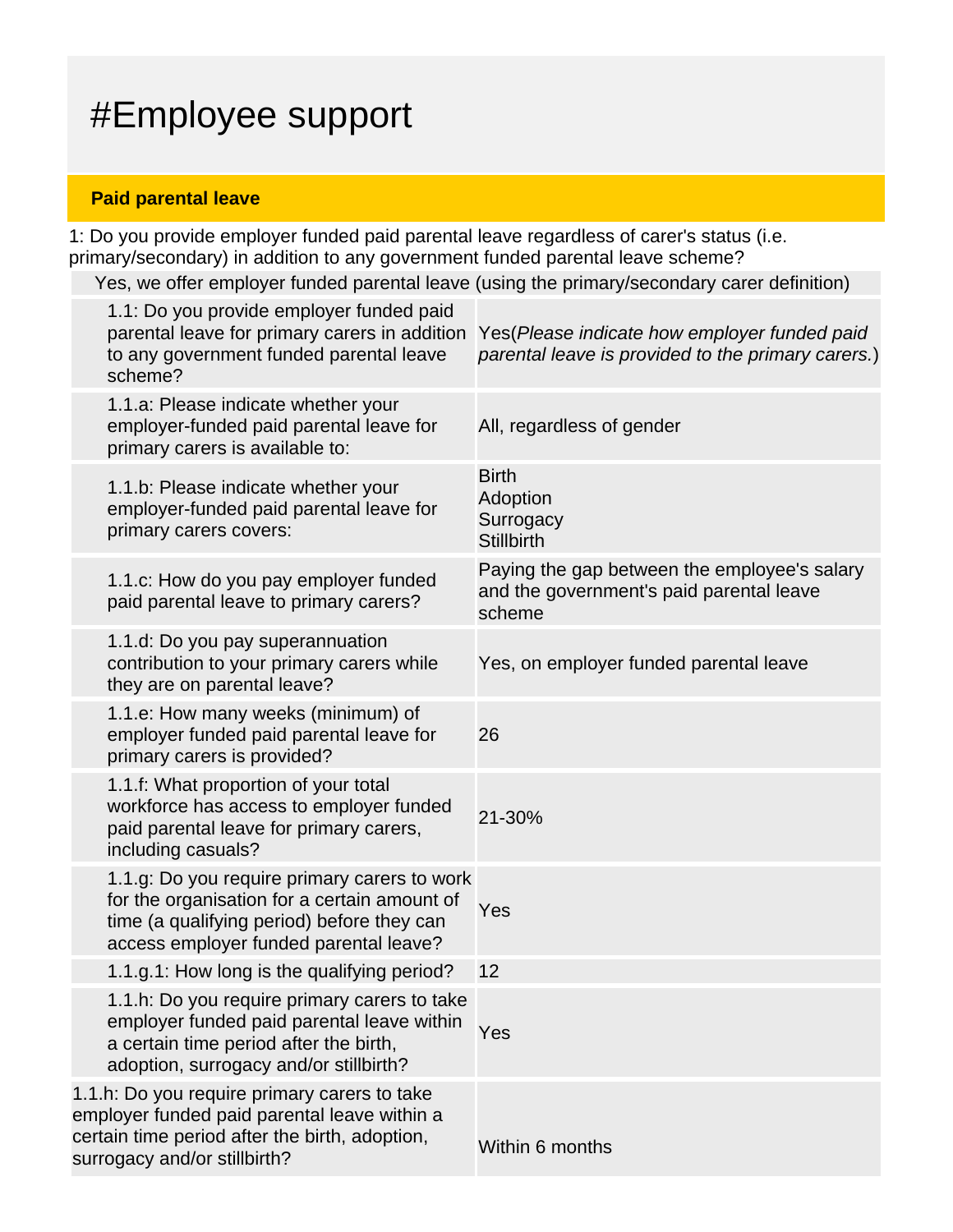| Yes                                                                                                                                                                                       |  |                                                                                                          |
|-------------------------------------------------------------------------------------------------------------------------------------------------------------------------------------------|--|----------------------------------------------------------------------------------------------------------|
| 1.2: Do you provide employer funded paid<br>parental leave for secondary carers in<br>addition to any government funded parental<br>leave scheme?                                         |  | Yes (Please indicate how employer funded paid<br>parental leave is provided to the secondary<br>carers.) |
| 1.2.a: Please indicate whether your<br>employer-funded paid parental leave for<br>secondary carers is available to:                                                                       |  | All, regardless of gender                                                                                |
| 1.2.b: Please indicate whether your<br>employer-funded paid parental leave for<br>secondary carers covers:                                                                                |  | <b>Birth</b><br>Adoption<br>Surrogacy<br><b>Stillbirth</b>                                               |
| 1.2.c: How do you pay employer funded<br>paid parental leave to secondary carers?                                                                                                         |  | Paying the gap between the employee's salary<br>and the government's paid parental leave<br>scheme       |
| 1.2.d: Do you pay superannuation<br>contribution to your secondary carers while<br>they are on parental leave?                                                                            |  | Yes, on employer funded parental leave                                                                   |
| 1.2.e: How many weeks (minimum) of<br>employer funded paid parental leave for<br>secondary carers is provided?                                                                            |  | $\overline{2}$                                                                                           |
| 1.2.f: What proportion of your total<br>workforce has access to employer funded<br>paid parental leave for secondary carers,<br>including casuals?                                        |  | 20-30%                                                                                                   |
| 1.2.g: Do you require secondary carers to<br>work for the organisation for a certain<br>amount of time (a qualifying period) before<br>they can access employer funded parental<br>leave? |  | Yes                                                                                                      |
| 1.2.g.1: How long is the qualifying period?                                                                                                                                               |  | 12                                                                                                       |
| 1.2.h: Do you require secondary carers to<br>take employer funded paid parental leave<br>within a certain time period after the birth,<br>adoption, surrogacy and/or stillbirth?          |  | Yes                                                                                                      |
| 1.2.h: Do you require secondary carers to take<br>employer funded paid parental leave within a<br>certain time period after the birth, adoption,<br>surrogacy and/or stillbirth?          |  | Within 6 months                                                                                          |
|                                                                                                                                                                                           |  |                                                                                                          |

.. Yes

2: If your organisation would like to provide additional information relating to paid parental leave and gender equality in your workplace, please do so below.

Employer funded parental leave is paid up to a maximum of \$1,000 per week.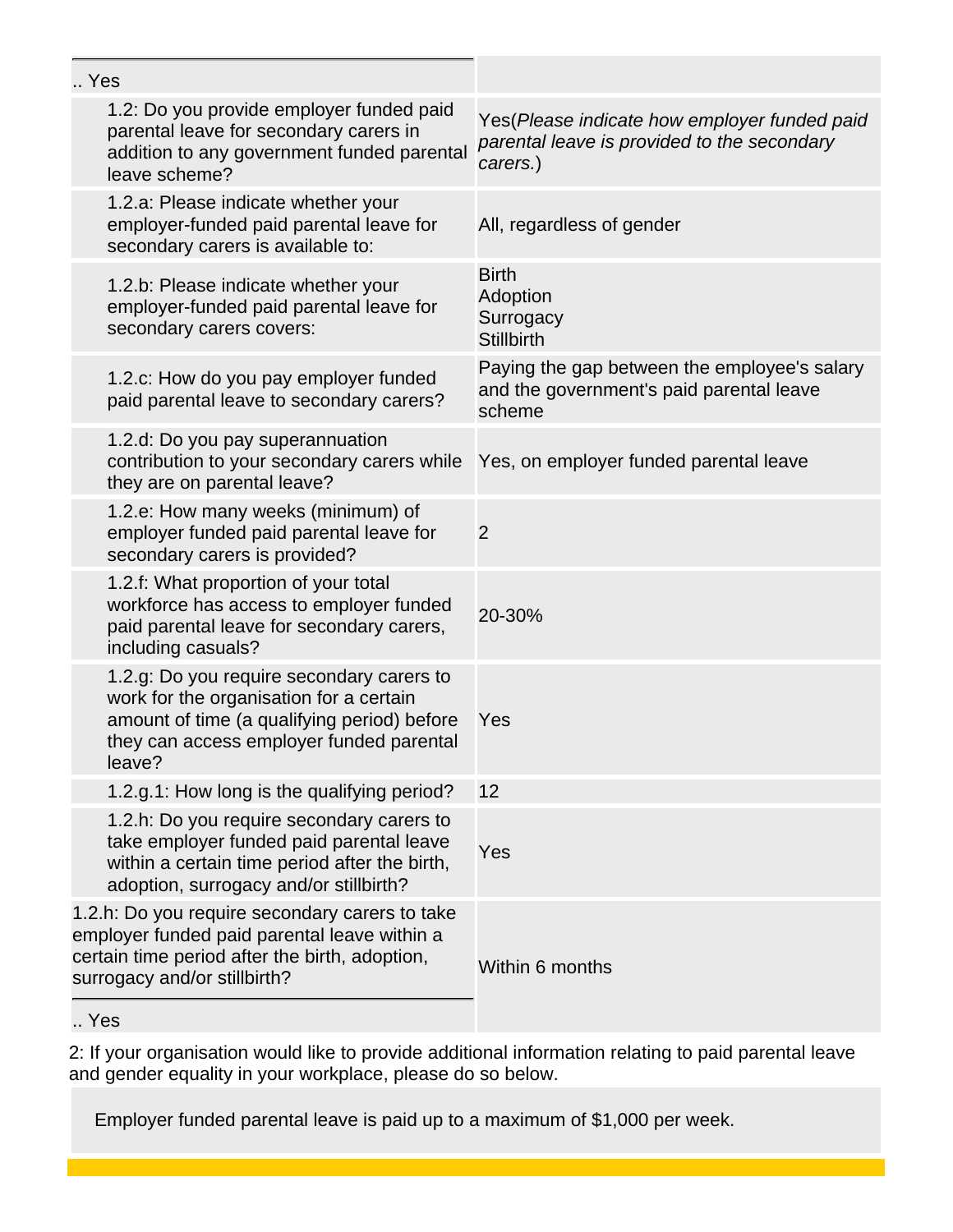1: Do you have a formal policy and/or formal strategy to support employees with family or caring responsibilities?

Yes(Select all that apply)

…Yes Policy

2: Do you offer any of the following support mechanisms for employees with family or caring responsibilities?

| Employer subsidised childcare                                                                    | No(You may specify why the above support<br>mechanism is not available to your employees.) |
|--------------------------------------------------------------------------------------------------|--------------------------------------------------------------------------------------------|
| $$ No                                                                                            | Not a priority                                                                             |
| On-site childcare                                                                                | No(You may specify why the above support<br>mechanism is not available to your employees.) |
| $$ No                                                                                            | Not a priority                                                                             |
| Breastfeeding facilities                                                                         | No(You may specify why the above support<br>mechanism is not available to your employees.) |
| $$ No                                                                                            | Not a priority                                                                             |
| Childcare referral services                                                                      | No(You may specify why the above support<br>mechanism is not available to your employees.) |
| $$ No                                                                                            | Not a priority                                                                             |
| Internal support networks for parents                                                            | No(You may specify why the above support<br>mechanism is not available to your employees.) |
| $$ No                                                                                            | Not a priority                                                                             |
| Return to work bonus (only select if this<br>bonus is not the balance of paid parental<br>leave) | No(You may specify why the above support<br>mechanism is not available to your employees.) |
| $$ No                                                                                            | Not a priority                                                                             |
| Information packs for new parents and/or<br>those with elder care responsibilities               | No(You may specify why the above support<br>mechanism is not available to your employees.) |
| $$ No                                                                                            | Not a priority                                                                             |
| Referral services to support employees<br>with family and/or caring responsibilities             | Yes (Please indicate the availability of this<br>support mechanism.)                       |
| $$ Yes                                                                                           | Available at ALL worksites                                                                 |
| Targeted communication mechanisms<br>(e.g. intranet/forums)                                      | No(You may specify why the above support<br>mechanism is not available to your employees.) |
| $$ No                                                                                            | Not a priority                                                                             |
| Support in securing school holiday care                                                          | No(You may specify why the above support<br>mechanism is not available to your employees.) |
| $$ No                                                                                            | Not a priority                                                                             |
| Coaching for employees on returning to<br>work from paid parental leave                          | Yes (Please indicate the availability of this<br>support mechanism.)                       |
| $$ Yes                                                                                           | Available at ALL worksites                                                                 |
| Parenting workshops targeting mothers                                                            | No(You may specify why the above support<br>mechanism is not available to your employees.) |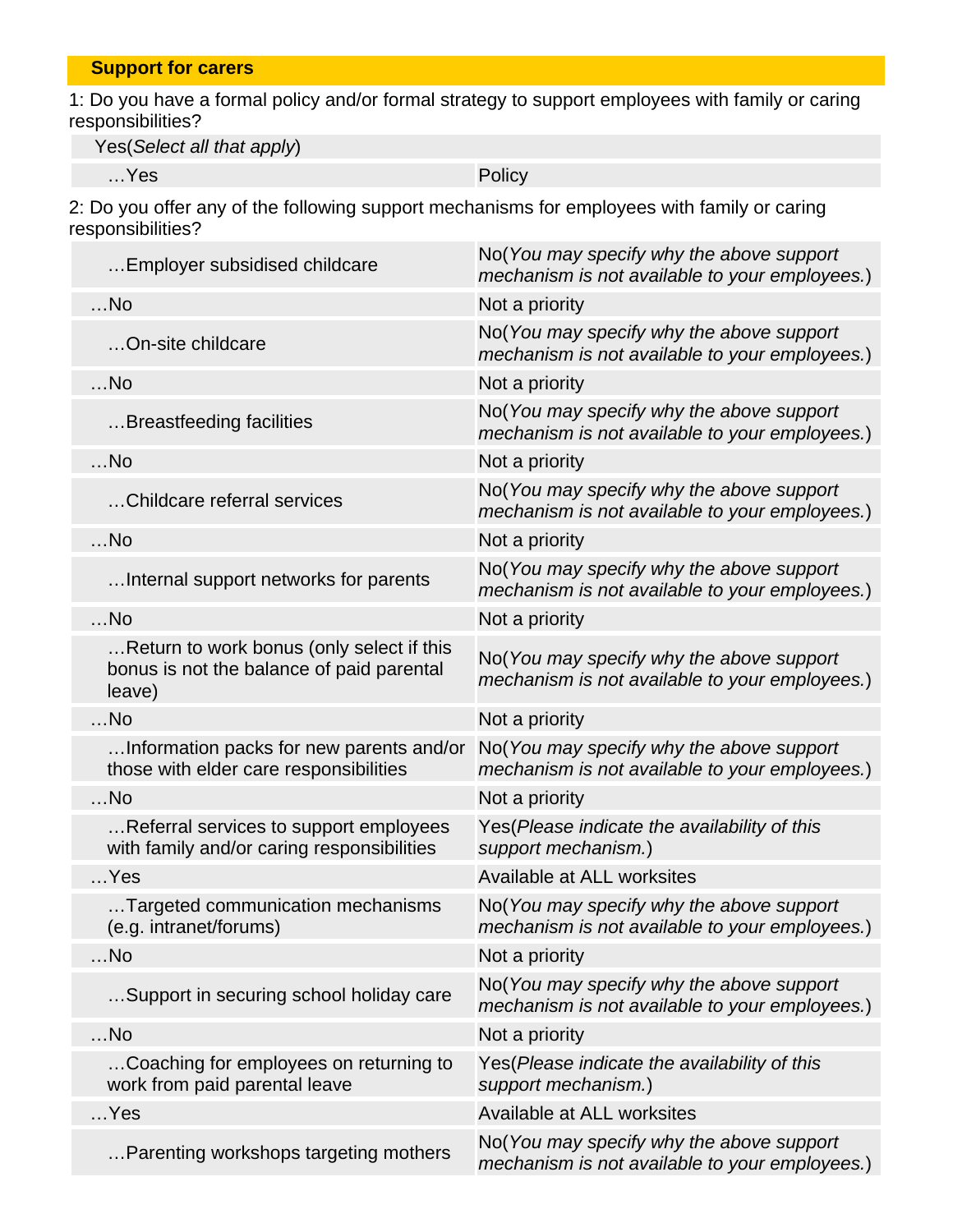| . No                                  | Not a priority                                                                             |
|---------------------------------------|--------------------------------------------------------------------------------------------|
| Parenting workshops targeting fathers | No(You may specify why the above support<br>mechanism is not available to your employees.) |
| $\ldots$ No                           | Not a priority                                                                             |
| Other (provide details)               | No                                                                                         |

3: If your organisation would like to provide additional information relating to support for carers in your workplace, please do so below.

### **Sex-based harassment and discrimination**

1: Do you have a formal policy and/or formal strategy on sex-based harassment and discrimination prevention?

Yes(Select all that apply)

| $$ Yes                                                                                                                                            | Policy<br>Strategy |
|---------------------------------------------------------------------------------------------------------------------------------------------------|--------------------|
| 1.1: Do you provide a grievance process in<br>any sex-based harasssment and<br>discrimination prevention formal policy<br>and/or formal strategy? | Yes                |

2: Do you provide training on sex-based harassment and discrimination prevention to the following groups?

| All managers  | Yes (Please indicate how often is this training<br>provided (select all that apply):) |
|---------------|---------------------------------------------------------------------------------------|
| $$ Yes        | At induction<br>Every one-to-two years                                                |
| All employees | Yes (Please indicate how often is this training<br>provided (select all that apply):) |
| Yes           | At induction<br>Every one-to-two years                                                |

3: If your organisation would like to provide additional information relating to sex-based harassment and discrimination, please do so below.

### **Family or domestic violence**

1: Do you have a formal policy and/or formal strategy to support employees who are experiencing family or domestic violence?

| Yes (Select all that apply) |  |  |  |
|-----------------------------|--|--|--|
|                             |  |  |  |
|                             |  |  |  |

…Yes Policy

2: Other than a formal policy and/or formal strategy, do you have the following support mechanisms in place to support employees who are experiencing family or domestic violence?

| Employee assistance program (including<br>access to psychologist, chaplain or<br>counsellor) | Yes                                  |
|----------------------------------------------------------------------------------------------|--------------------------------------|
| Training of key personnel                                                                    | $No(Select \textit{all} that apply)$ |
|                                                                                              |                                      |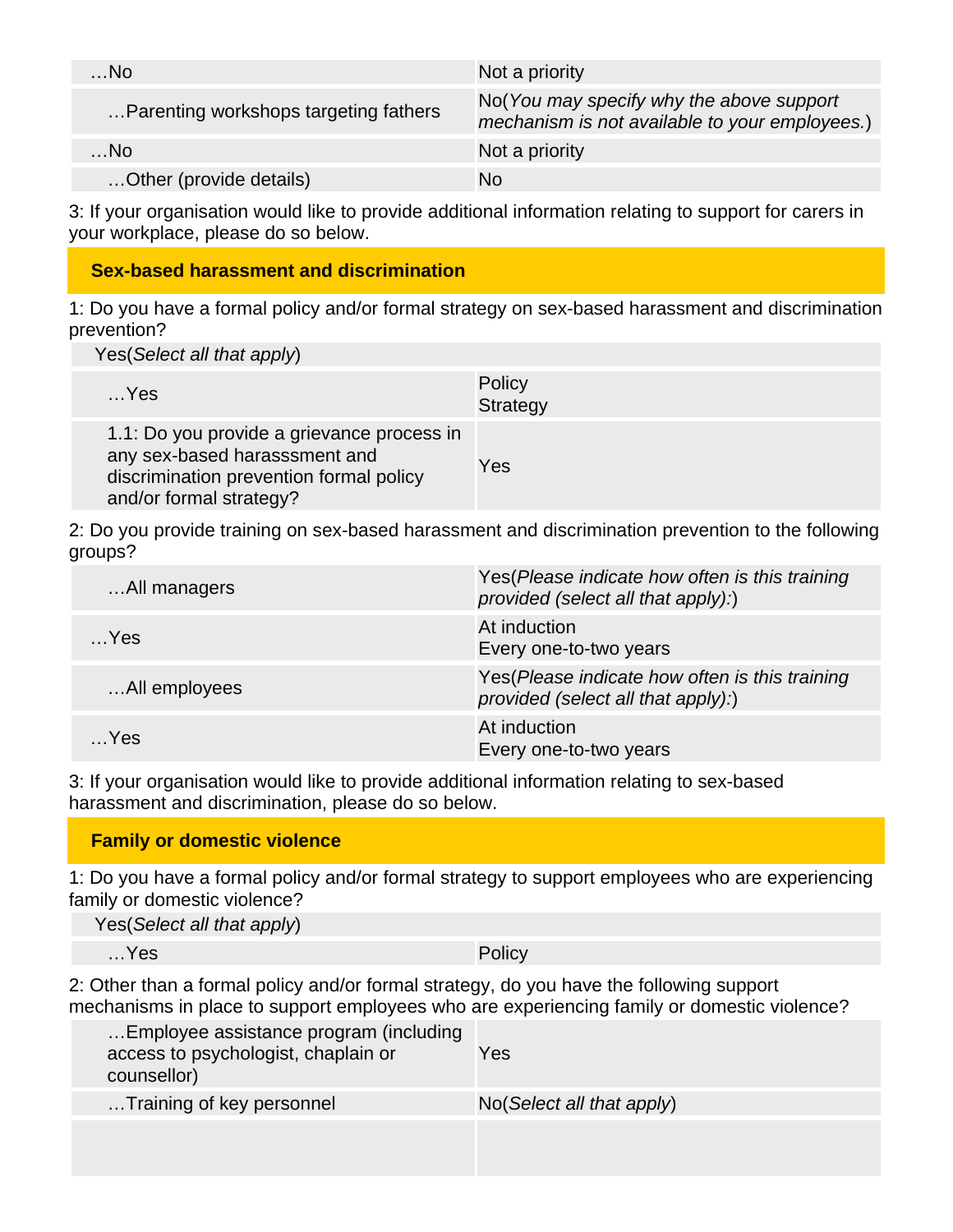| A domestic violence clause is in an<br>enterprise agreement or workplace<br>agreement                                       | No(Select all that apply)                                                    |
|-----------------------------------------------------------------------------------------------------------------------------|------------------------------------------------------------------------------|
| Workplace safety planning                                                                                                   | Yes                                                                          |
| Access to paid domestic violence leave<br>(contained in an enterprise/workplace<br>agreement)                               | No(Select all that apply)                                                    |
| $$ No                                                                                                                       | Other (provide details)                                                      |
| Other (provide details)                                                                                                     | Pending Federal Government's introduction of<br>paid domestic violence leave |
| Access to unpaid domestic violence leave<br>(contained in an enterprise/workplace<br>agreement)                             | Yes(Is the leave period unlimited?)                                          |
| $$ Yes                                                                                                                      | <b>No</b>                                                                    |
| Access to paid domestic violence leave<br>(not contained in an enterprise/workplace<br>agreement)                           | Yes(Is the leave period unlimited?)                                          |
| $$ Yes                                                                                                                      | <b>No</b>                                                                    |
| : How many days of paid domestic violence<br>leave (not contained in an<br>enterprise/workplace agreement) are<br>provided? | 5                                                                            |
| Access to unpaid leave                                                                                                      | Yes(Is the leave period unlimited?)                                          |
| Confidentiality of matters disclosed                                                                                        | Yes                                                                          |
| Referral of employees to appropriate<br>domestic violence support services for<br>expert advice                             | Yes                                                                          |
| Protection from any adverse action or<br>discrimination based on the disclosure of<br>domestic violence                     | Yes                                                                          |
| Flexible working arrangements                                                                                               | Yes                                                                          |
| Provision of financial support (e.g.<br>advance bonus payment or advanced pay)                                              | No(Select all that apply)                                                    |
| Offer change of office location                                                                                             | Yes                                                                          |
| Emergency accommodation assistance                                                                                          | Yes                                                                          |
| Access to medical services (e.g. doctor or Yes<br>nurse)                                                                    |                                                                              |
| Other (provide details)                                                                                                     | <b>No</b>                                                                    |

3: If your organisation would like to provide additional information relating to family and domestic violence affecting your workplace, please do so below.